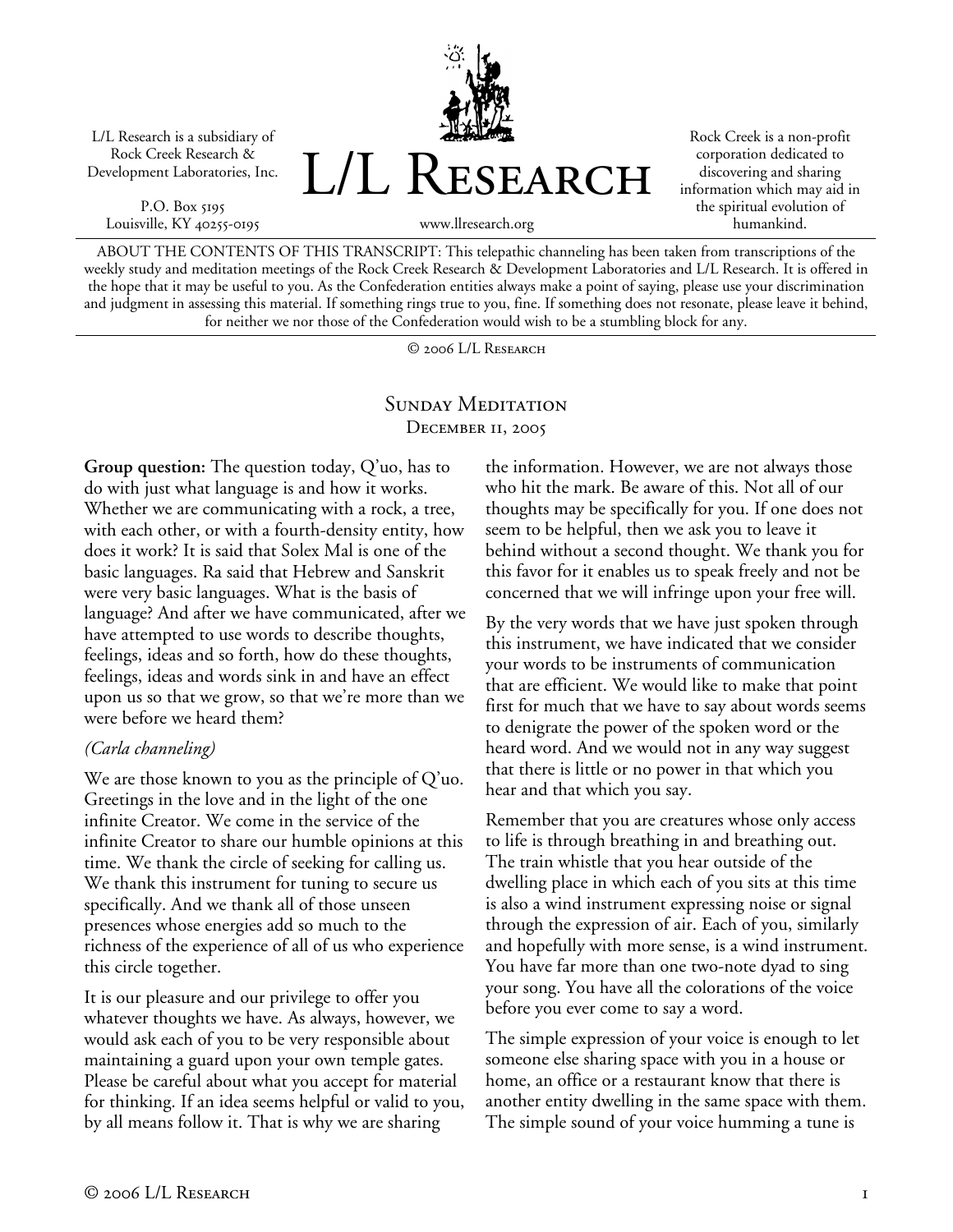enough to tell them who you are and to awaken in them the emotions created by the dynamics of your energy exchange. We encourage you to have great respect and give great honor to your breath. With it you ride the surf of life within the environment of third density. And with that voice, with that breath expelled just so, you begin to make patterns at a very young age.

What are your first words? For most entities the first words are those recognitions of entities that share space with them: "Mama," "Papa," Grandpa," "Grandma." We discover within this instrument's mind—and perhaps it is not too far a detour to take—that this instrument's first words were, "Put me down," spoken to her dear mother. There is in the human energy almost an equal need to recognize intimacy and to create individuation or individuality. Words are used for both purposes. Therefore, before you speak your first word in a conversation, ask yourself, "Is this a pattern of words designed to increase intimacy or is this a pattern of words designed to increase individuation?"

You have asked, "What is language?" And you have indicated by the way that you have asked this question that you are not speaking simply of language such as we are using through this instrument but rather the whole concept of modes of communication. Moving into a lucid discussion of the fundamentals of language is a bit like attempting to pluck the middle out of a system which is involuted to an extent where the middle is difficult to reach directly. Therefore, let us be somewhat relaxed in our logic and approach the question from a couple of different angles.

Firstly, the basics of language—or as the one known as R pointed out, the basics of its synonym, communication—are two: love and light.

The very nature of nature, Creator, and created is a living Thought. You are a thought. That thought translates into your language as love. This instrument was speaking recently of the hopelessness of using language and especially of using the word, "love." We would agree. Yet, we have no choice. We can attempt to throw up a hedge of adjectives and qualifiers to indicate the kind of love of which we speak when we speak of the one great original Thought. It is a Thought of unconditional, absolute love.

In and of itself, love is pure being and being is pure love. There is no vector implicit in love itself or in you as a being, purely considered. The vector is provided by that thought that you are, with all of its distortions, as you exist in incarnation in third density acting upon that love that you are.

It is light that has molded itself into each atom of your body, into the various energy fields which control your various organs, your elements of sense, such as sight and smell and taste and hearing. It is light molded in the ways of energy as it is received from the infinite energy of the one Creator that the love which is you molds into your distorted pattern of energy expenditures. That use of energy, endlessly creating and recreating itself as unique catalyst and response to it, is at any moment the sum total of expression of who you are. You are love using light to experience the incarnation you now experience, to process the catalyst that you are now receiving, and to explore those regions of feeling and concept which are sparked into awakening within you.

The most potent information that you will ever gather is information concerning your thoughts. This is entirely interior to your process. We cannot say how much of your own internal processing is done in words, how much of it is done in feeling and how much is done in various idiosyncratic ways or uses of energy such as visualization, meditation, what this instrument would call prayer and other tools and resources of an entity who decides to go deeper and look further than the entities in consensus reality around one tend to go.

You were speaking as a group of staying on the surface of things. It is indeed a wise plan to skate on the surface of life for awhile, to allow for whatever patterns that have occurred to settle and to clarify themselves. Sometimes the hardest thing in the world is to realize that one is in the middle of a confused pattern and that waiting is indicated. That is a waiting without words, a waiting that is full of knowing.

Another way of looking at language is to look at what actually occurs during a communication. The one known as B was asking about how one talks to a rock. This is difficult for us to communicate through this instrument but we will attempt it. All entities besides humans in third density speak and understand the thought behind the words rather than understanding words. It is to the human mind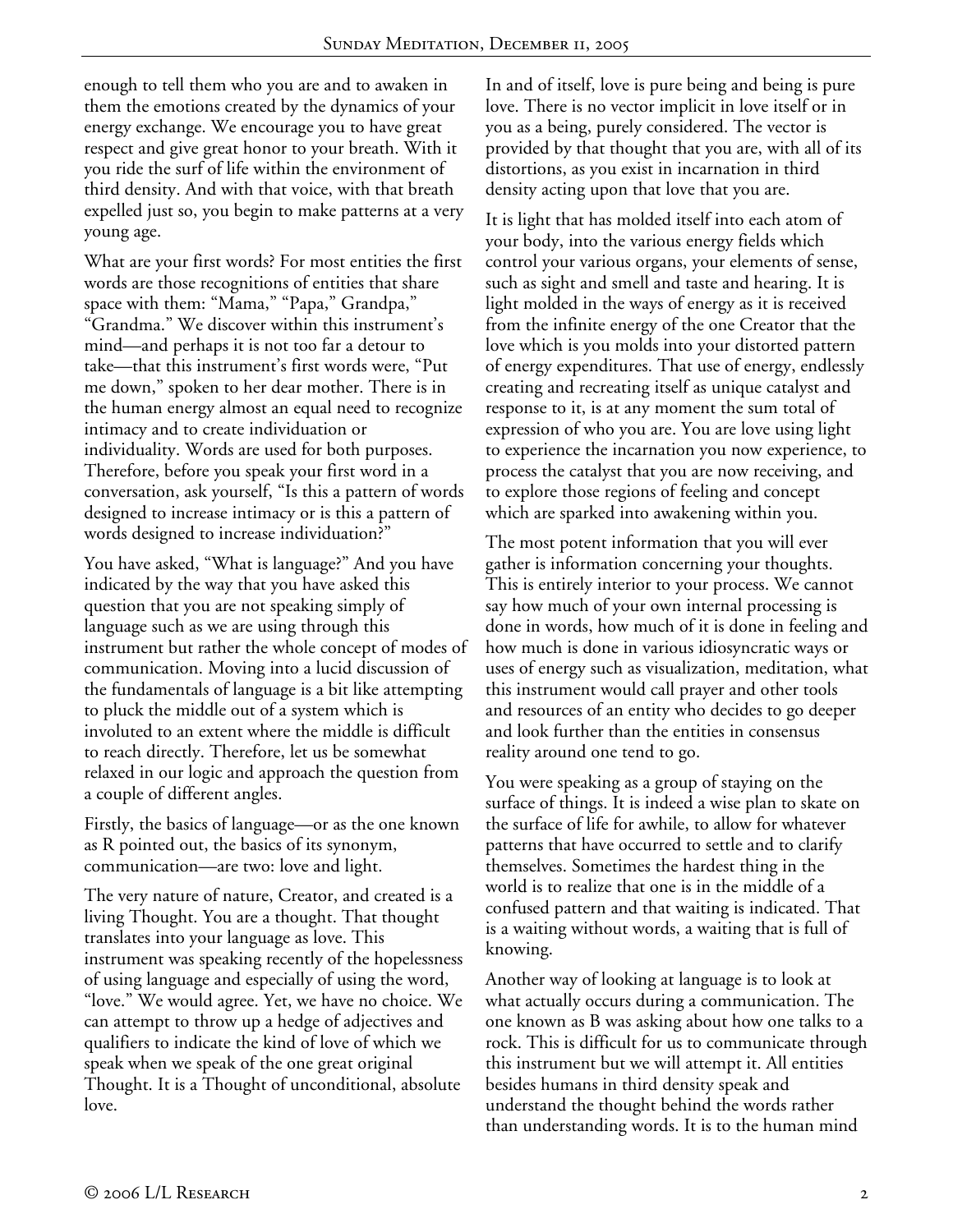that words are necessary, not to the consciousness that indwells all of the other densities and, indeed, the inner planes of your own density. It is not the rest of creation that is odd, it is you.

Words are a very special artifact of your density. They are necessary because there is a carefully placed veil that blocks the conscious mind of third-density entities within incarnation from being fully aware that all is one, that all are part of one infinite creation and are part of the principle of that creation. Each of you is a shaft of the sunlight of the day that the Creator has made.

And so for you, words were created as if rolled out by a great rolling pin from the roundness of concept and then stamped with cookie cutters to make this and that shape in the mouth and in the ear so that you could stumble your way through communicating what you are perceiving to each other and to yourselves.

In actuality, when you are truly communicating, even within your third-density, illusory bodies, the concept that lies behind the words creates points of unification that make the energy of the words that you use more coherent. To a rock, however, there is no need for a word, although it is very helpful to an entity within third density communicating with a rock to use the words. But the visual and auditory aid is not useful in communicating with the rock. It is useful in letting the human know that the human is indeed attempting to communicate with the rock.

Now, this being said, it is helpful to realize that the first communication that you give, in terms of metaphysical—not physical—discussion, is being or love. The precise distortion of love at which you are vibrating or expressing at this moment is the beginning of all communications from you. Admittedly, in human conversation, the beingness aspect may or may not have much impact depending upon the quality of the entity to whom you are speaking, the quality of yourself as a self known to itself, and the quality of the conversation itself.

That beingness is information that is as the matrix for the movement of concept that constitutes the formation of a communication. If you are speaking to a rock, your first communication is, "I am here." Your second communication is, "I recognize you." Your third communication, given that you wish to speak to the rock is, "Listen to me." You are setting up a way for the rock to grasp the fact that you are

in communication with it. That rock is immediately aware of your being and of your desire to speak with it. It is variably interested in listening to you, depending upon the nature of your being. The more you come to an entity not of your own density resting comfortably in your own skin, energetically speaking, the more accurate and eloquent your communication may be.

Therefore, the skill of communication begins with the ongoing business of discovering ever more deeply who you are. What you wish to communicate to a being such a rock can, in your mind, be very complex, having to do with a good many details. To the mind of a rock, the details will be lost. It is your honest and clearly felt emotion and desire that are communicated to such an entity.

The qualities of self and feeling are ever blended, just as love and light are blended constantly throughout your incarnation, playing and dancing back and forth so that you have an ever new opportunity to explore the present moment as if it were a brand new thing, and, indeed, every moment is a brand new thing.

The reason that entities respond so clearly, and for the most part, so positively to that which is perceived as euphonious music as opposed to speaking is that the energy of speaking has a good deal of limitation depending upon the habits of speaking of the entity who is using words. An entity such as this instrument who spends a good deal of time singing creates a certain musicality even when it is not singing, which enables entities listening to singers such as this instrument to carry away the gift of feeling as well as the words themselves. And perhaps you have noticed how differently you have responded to precisely the same words offered by different people in different kinds of voices with, you suspect, different motives and agendas behind the words.

The universe moves along orbits described by energies that this instrument recognizes only as color and tone. However, those colors and tones are shadows within third density indicating the substantial existence in metaphysical or non-local systems or structures of entities and essences of great power and beauty. So if this instrument says, "Oh taste and see how gracious the Lord is," there is one reaction based on the words. If this entity sings—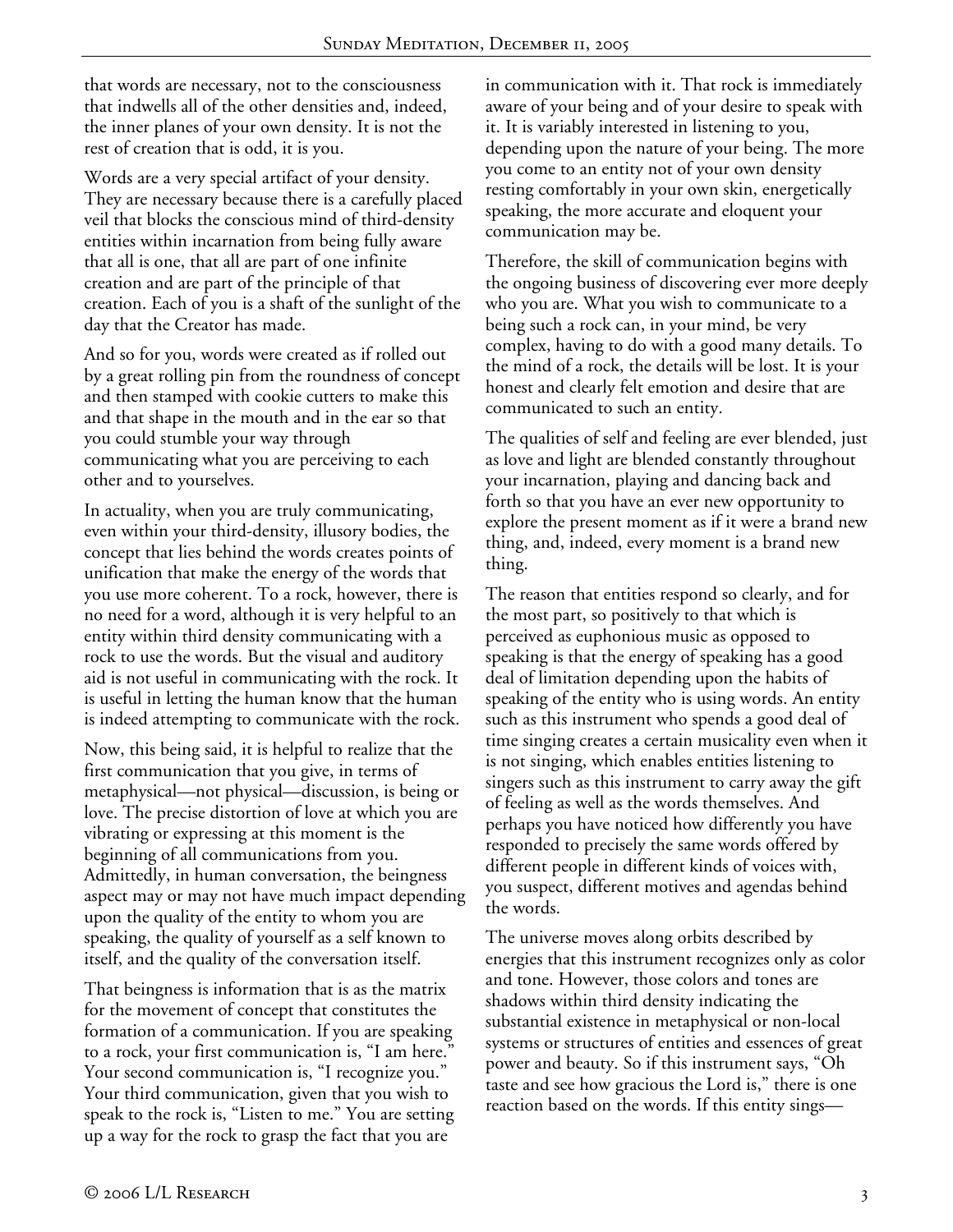*(Carla sings)* "Oh taste and see how gracious the Lord is!"

—there is another reaction based primarily not on the words but on the coloration of the wind instrument of this instrument's voice.

There is a tremendous relief in escaping into the color and tone of music, storytelling or the more stringent disciplines of non-spoken art, where only color, shape and texture can be used to catch those shadows of substantial truth that are unseen within your density. This is some of what we can say about the nature of language and communication.

At this point we feel that perhaps it might be useful to open the discussion to further questioning. Is there a question at this time? We are those of Q'uo.

**B:** When you are speaking about song, how does the song communicate directly to the feelings? I'm not understanding the connection there. I can understand the words talking to the intellect, being processed into concepts, coming through the auditory canals, but what's different about music?

We are those of Q'uo, and we believe we understand your query, my brother. We were speaking earlier of the cookie-cutter approach to concepts that words use. They take a roundness that is the gift of consciousness. They take that concept that is a metaphysical, living unity. They take that marble rolling pin of the intellect to it and press it flat into conformable, piecrust-sized dough, and they cut words out of it. And so you have created many a language in your sojourn upon this planet.

Yet, underlying this cookie-cutter approach are some guiding principles having to do with sound. This instrument was speaking in a former conversation with this group concerning the value of certain sounds such as the sounds of the letters themselves in the Hebrew and Sanskrit alphabets, where the simple repetition of certain sounds uses the shadow power of those particular sounds to unlock the substantial entity that those shadows of sound represent so that they may come into contact on an unconscious level with those aspects of your archetypical mind or your deep unconscious or your frontal lobes, to give a habitation and a name to what we are talking about.

So as you hear certain words, the energy body reacts at an unconscious or pre-conscious level. There is no effort involved. When you hear the sweet sound of

the human voice, or a well played instrument of any kind, whether it be a wind instrument or a percussion instrument like a piano or an instrument like the violin that creates music from vibration, you are creating sounds that in themselves are sacred and that have the ability to awaken, at the preconscious or subconscious level, streams of emotion.

Further, the ability of those gifted musically to create not only a tone but a melody is a gift of unseen clarity. Again we are speaking of things that are, to the intellectual mind, simply shadows. Yet those shadows are the shadows of enormous, enormously powerful energies. So when you are able to experience not simply tone but melody, then your emotions are literally being played upon as if they were the instrument that music plays. When you add words, especially heartfelt words, to the stream of melody you have created a powerful instrument for waking an entire orchestration of thoughts and feelings created in a coherent pattern that is evanescent but yet, while you are hearing and experiencing this stream of sound, you are able to perceive entire universes that otherwise would be lost to you.

May we answer you further, my brother?

**B:** Yes. The song, as I understand it, is kind of like a non-local representation that talks to the unconscious, whereas the words are more localized, conceptual representations like indices in a book. When they combine together, song and words, words being sung, it basically is talking to both halves [of the brain] at the same time, is that correct?

We are those of Q'uo, and, my brother, you are perceptive. This is correct.

**B:** Then would you equate the music to love and the words to light? In the relationship you indicated earlier we're love moving toward the realm of light.

We are those of Q'uo, and, my brother, we cannot entirely agree with you on this point. From the standpoint of you as a collector of information, both words and music to some extent have elements of both the love and the light vibration. However, we would say that it is certainly accurate that there is more beingness or non-local-ness in the musical portion of a song with words than there is in the words.

There is another element that may be seen here that is very important in understanding your and every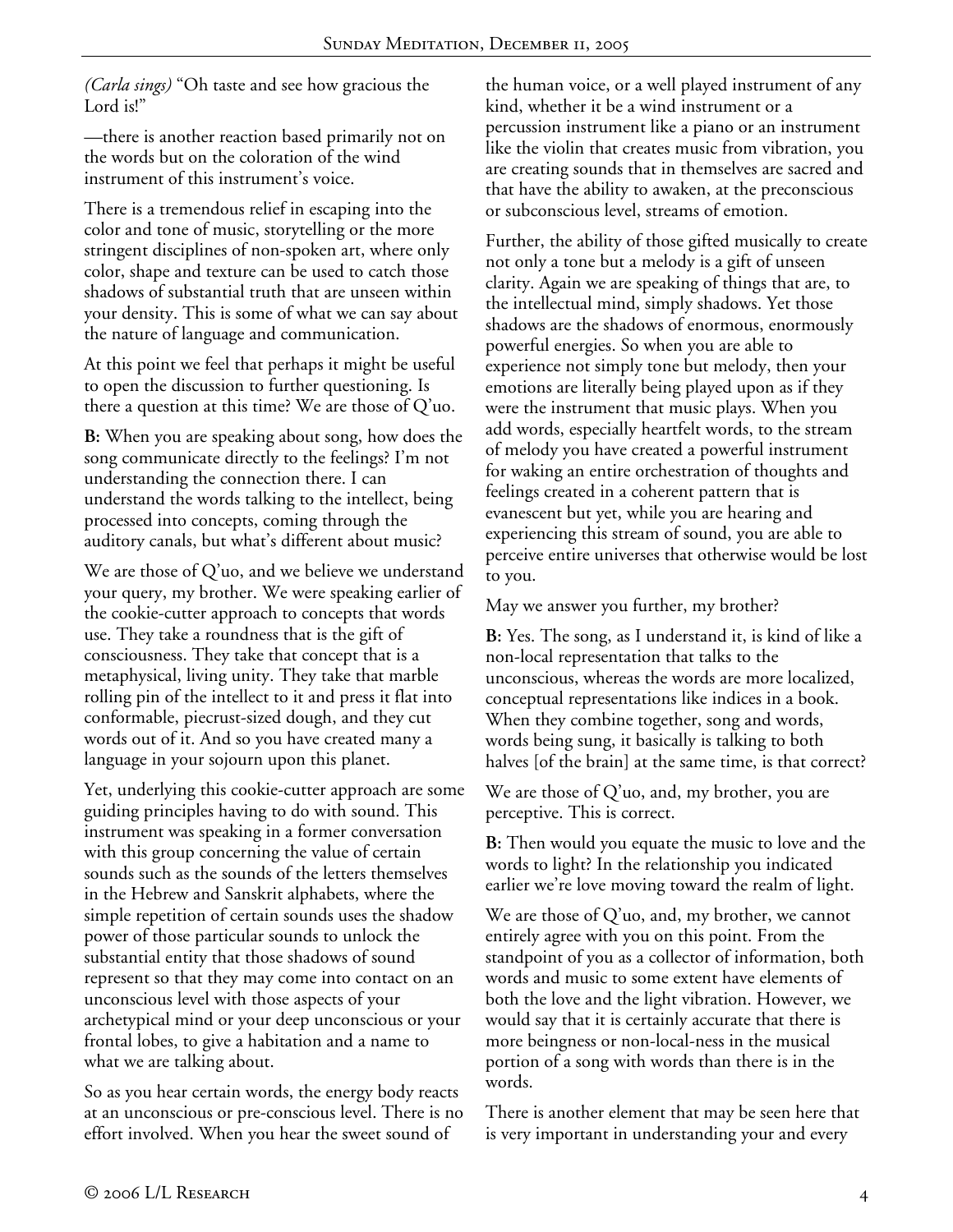entity's value to the Creator and that is that as you hear the words and the music, by the entering of your heart into the words and the music you bring to it a life that it has not previously had and color it in a way that shall never come again.

When you react and respond and especially if you are able to hum or sing along with a song you entirely agree with and with whose words you also agree, then you have created an instrument of transformation that is local to yourself and yet which contains all of the richness of all those essences of great power that have been called forth into life by you hearing and feeling and experiencing.

May we answer you further, my brother?

**B:** I think I understand you now. I have another question. Words can cause a great deal of pain. But pain tends to be more of the thing you communicate via the song. Why is this?

We are those of Q'uo, my brother, and we believe that we grasp your query. The ability of words to heal and harm has been something that this instrument has also thought upon a good deal lately. You must understand that you are not simple beings. You do not come to the present moment without carrying burdens.

Would that you could come to the present moment completely unburdened! There are whole disciplines of the personality that are devoted to clearing one of one's burdens so that one actually approaches a few precious, present moments untrammeled by anything but pure being. However, for most entities in the midst of the passion play upon planet Earth …

## *(Side one of tape ends.)*

## *(Carla channeling)*

… there is a burden. It is a burden that has been stacking up for as long as you have been carrying pain. For most entities that begins to occur fairly early within incarnation. Imprinting pains occur at a fairly early age, usually. And then after the original imprint of that pain or that type of pain, there forms a pattern not only of experiences of that kind of pain but experiences of how you have coped with that kind of pain. It can get to be a very rococo $^{\rm l}$  structure with great embellishments, gargoyles $^2$ , flying buttresses<sup>3</sup>, and the occasional crenellation<sup>4</sup>.

When an entity speaks a trigger word to you, it may simply hit the edge of a crenellation. And you can certainly stand at that crenellation and loose an arrow that destroys the entity that spoke that word. But that word has hit its mark and the entire structure of that pain is brought forward. You perhaps did not know that you had this buried treasure of unexplored catalyst. That one word that triggers all of those painful feelings makes it entirely clear that that gift has yet to be unwrapped, that work is yet to be done.

For the goal is not to collect pain but to receive it, explore it, balance it, redeem it, and increase the store of your compassion.

For everyone else is also experiencing this kind of pain, in one way or another, according to their personality shells and their way of processing material. You are never alone when you are suffering. You are never alone when you are in absolute joy. When you are feeling, you are feeling a non-personal but entirely valid feeling.

We have spoken through this instrument before concerning the rivers of emotion that you are purifying as you dip into them. You hit a surface emotion and it is muddy and unclear. But through time, through the loving perception of your own pain and through your working with that pain, you begin eventually to have sympathy for yourself. There is a sympathetic vibration that is set up so that when you encounter these fell and swift pains in your daily existence, you do not simply react to defend or to seek revenge for painful feelings, but, rather, you ask for clarity. You ask to sit in the fiery furnace of that suffering and ask for clarity. "What is this about? Where did this come from? And how can I use this gift to grow?"

<sup>1</sup> <sup>1</sup> rococo: a style of art, especially architecture and decorative art, that originated in France in the early 18th century and is marked by elaborate ornamentation, as with a profusion of

 $\overline{a}$ scrolls, foliage, and animal forms or a very ornate style of speech or writing.

<sup>2</sup> gargoyle: a roof spout in the form of a grotesque or fantastic creature projecting from a gutter to carry rainwater clear of the wall or any grotesque ornamental figure or projection.

<sup>&</sup>lt;sup>3</sup> flying buttress: an arched masonry support serving to bear thrust, as from a roof or vault, away from a main structure to an outer pier or buttress.

<sup>4</sup> crenellation: a rampart built around the top of a castle with regular gaps for firing arrows or guns.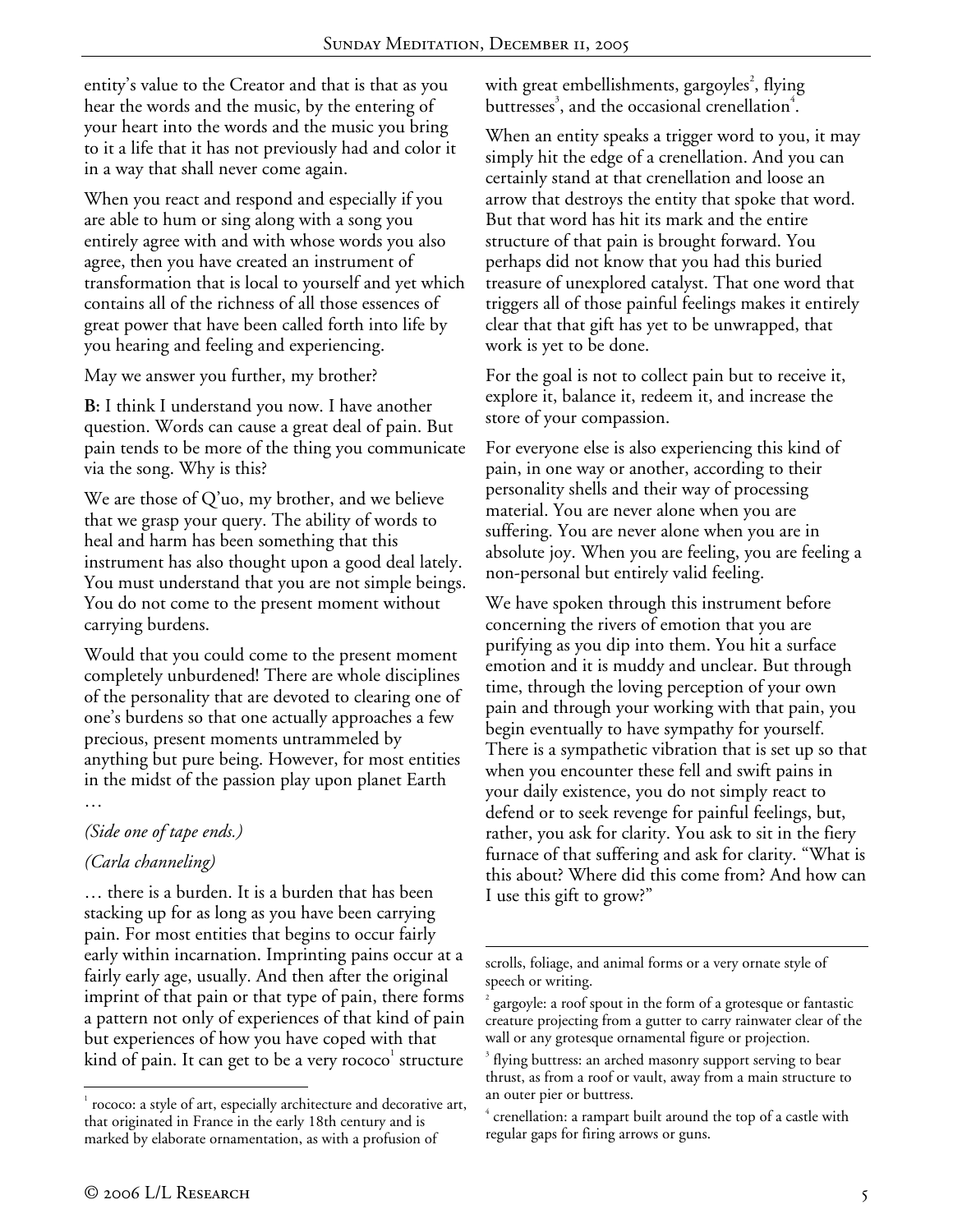May we answer you further, my brother?

**G:** I have a question, Q'uo. In my process of seeking there have been obstacles. There's been a recurrence of a variety of problems, imbalances and distortions that I feel have their roots together in one single source. In working with this problem, whatever it, is unidentified within me, it feels as if, over the past few years now, that it is still a boulder that sits within me. With all of my efforts and strength I have removed but teaspoons of it. I cannot seem to understand this boulder, to remove it, to drop it, and let it go. And I was wondering if there are any key concepts that might help me in—whatever the analogy—removing the boulder, freeing myself from my imprisoning mind, or walking permanently out of this desert experience with which I am all too familiar?

We are those of Q'uo, and are aware of your query, my brother. We examine this question for those things which we may say without interfering with your process and we find a fair supply of words with which we shall shower you at this time, my brother, with utmost affection in our hopes that they may be of help.

Firstly, as we have said before in this session, you are not alone. It is helpful to focus in on the emotion that you have uncovered and to sit with it as a student would sit with a teacher, knowing that you are not the only student in this classroom. You do not know what entities are sitting with you, looking at the same boulder. But we assure you that you have great and good company, the company of fine, seeking people that are equally as stumped as you and as equally isolated in their inner process.

To escape from the isolation of this process, it is helpful simply to sense into the non-isolated portion of your experience. You are experiencing a real emotion. It is to some extent muddied. That does not mean that it is not legitimate or worth looking at. Whatever distortions you are experiencing, they are entirely worth looking at. But they cannot be so threatening if you know that you are not alone, if you know that you are in a place as safe as any other, in terms of energy work, when you are experiencing powerful and frustrating emotions. The emotions themselves, if you simply let yourself get wrapped up in them and let them sweep you away from yourself, may not be helpful because they may be too strong for your system.

It is helpful in terms of gaining a perspective and at the same time allowing intimacy with these feelings to come at them from a place of sacred commonality, knowing that you and all other beings that dwell upon this sphere that you call Earth are going to be in the situation of gazing at that boulder. And when you are there, you have not only the company of fellow sufferers, but the company of the guidance systems of your self and all fellow sufferers that are involved in dipping into this stream of this particular river of emotion that runs through the archetypal mind.

Secondly, we mentioned guidance earlier and we mention it on its own hook now, because help is available. In order to get to that place within yourself where you can actually ask, it is necessary only to be real and authentic within yourself. Whatever rationales, intellectual thought, or logic that you are using to try and analyze such a situation, when you are asking for guidance is not the time to use those tools.

Asking for guidance is a matter, as you were saying earlier, my brother, of becoming humble and realizing that you need to ask for help. And when you ask for that help, it almost doesn't matter what entities say to you. Asking for that help has opened the springs of your own compassion so that you yourself have become a friend to yourself where you were not before because you were too busy defending what you thought you already knew.

Thirdly, and this may not seem to be very much of a gift from us to you, we would offer you the concept of a boulder inside a very larger processor that does nothing but crush boulders. We do not know what in your life will have the power to act as the machinery that breaks up paint in a paint can. In a very, very large way such a shaking and rattling contraption breaks down ore and refines the basic ore by taking the dirt out and leaving the jewels, the gold, the precious metals.

That which has the tendency to create that shakingup, breaking-up action is love.

You are at this time, as this instrument heard earlier, enjoying a deepening relationship, such as you have hoped for for a long time, with a mate, at least a potential mate. It is no wonder that you have reencountered the boulder, for that boulder is, to a part of yourself, an object of great safety. It blocks you from moving through a door on the other side